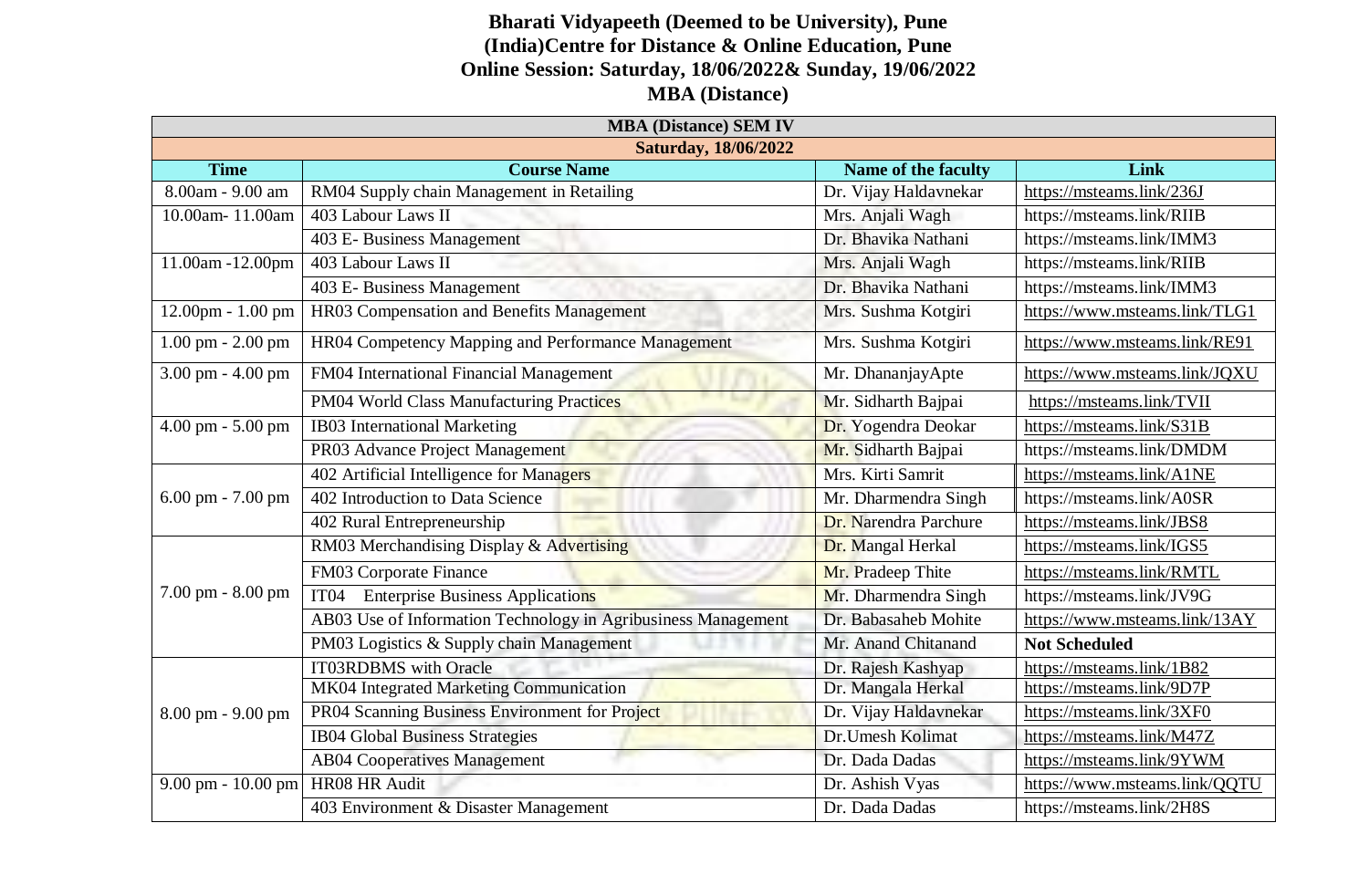## **Bharati Vidyapeeth (Deemed to be University), Pune (India)Centre for Distance & Online Education, Pune Online Session: Saturday, 18/06/2022& Sunday, 19/06/2022 MBA (Distance)**

|                           |                                                               |                         | <b>MBA (Distance) SEM IV</b>  |  |  |  |  |
|---------------------------|---------------------------------------------------------------|-------------------------|-------------------------------|--|--|--|--|
| <b>Sunday, 19/06/2022</b> |                                                               |                         |                               |  |  |  |  |
| <b>Time</b>               | <b>Course Name</b>                                            | Name of the faculty     | Link                          |  |  |  |  |
| $8:00am - 9:00am$         | 401 Project Management                                        | Dr. Ramchandra Mahadik  | https://www.msteams.link/6LRT |  |  |  |  |
|                           | MK03Sales and distribution Management & B2B                   | Dr. Narendra Parchure   | https://msteams.link/N6BG     |  |  |  |  |
| $9.00$ am - 10.00 am      | <b>IB03International Marketing</b>                            | Dr. Yogendra Deokar     | https://msteams.link/SL3R     |  |  |  |  |
|                           | RM04Supply chain Management in Retailing                      | Dr. Vijay Haldavnekar   | https://www.msteams.link/KHIG |  |  |  |  |
|                           | PM04 World Class Manufacturing Practices                      | Mr. Sidharth Bajpai     | https://msteams.link/OJUB     |  |  |  |  |
|                           | FM03Corporate Finance                                         | <b>CA Pradeep Thite</b> | https://msteams.link/7ZY9     |  |  |  |  |
| $10.00$ am - $11.00$ am   | PM03Logistics & Supply chain Management                       | Dr. Anand Chitanand     | <b>Not Scheduled</b>          |  |  |  |  |
|                           | RM03Merchandising Display & Advertising                       | Dr. Mangala Herkal      | https://msteams.link/SJY4     |  |  |  |  |
|                           | MK04Integrated Marketing Communication                        | Dr. Mangala Herkal      | https://msteams.link/YXHP     |  |  |  |  |
| $11.00$ am $- 12.00$ noon | <b>IB04Global Business Strategies</b>                         | Dr. Umesh Kolimat       | https://msteams.link/HPTM     |  |  |  |  |
|                           | <b>AB04Cooperatives Management</b>                            | Mr. Dada Dadas          | https://www.msteams.link/T4TD |  |  |  |  |
|                           | PR04Scanning Business Environment for Project                 | Dr. Vijay Haldavnekar   | https://www.msteams.link/5LCA |  |  |  |  |
|                           | HR04 Competency Mapping and Performance Management            | Mrs. Sushma Kotgiri     | https://www.msteams.link/P740 |  |  |  |  |
| 12:00pm-1:00pm            | AB03 Use of Information Technology in Agribusiness Management | Dr. Babasaheb Mohite    | https://www.msteams.link/ZEXG |  |  |  |  |
|                           | FM04 International Financial Management                       | Mr. Dhananjay Apte      | https://www.msteams.link/KSKK |  |  |  |  |
|                           | PR03 Advance Project Management                               | Mr. Sidharth Bajpai     | https://msteams.link/46O3     |  |  |  |  |
| $01:00$ pm - $02:00$ pm   | <b>HR03 Compensation and Benefits Management</b>              | Mrs. Sushma Kotgiri     | https://www.msteams.link/YXQL |  |  |  |  |
|                           | IT04 Enterprise Business Applications                         | Mr. Dharmendra Singh    | https://msteams.link/ENQR     |  |  |  |  |